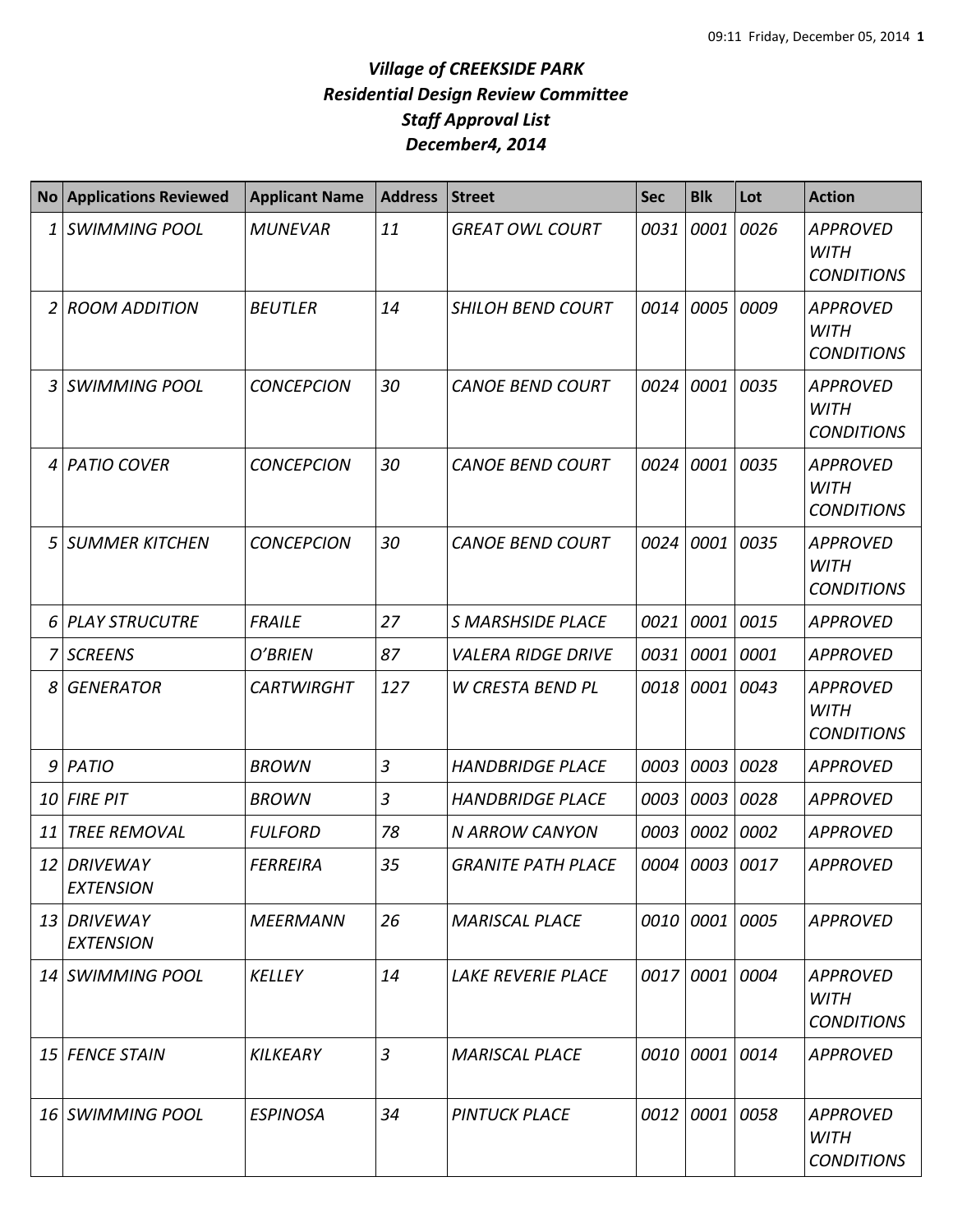## *Village of CREEKSIDE PARK Residential Design Review Committee Staff Approval List December4, 2014*

| <b>No</b> | <b>Applications Reviewed</b> | <b>Applicant Name</b> | <b>Address</b> | <b>Street</b>             | <b>Sec</b> | <b>Blk</b>     | Lot  | <b>Action</b>                                       |
|-----------|------------------------------|-----------------------|----------------|---------------------------|------------|----------------|------|-----------------------------------------------------|
| 17        | <b>PATIO COVER</b>           | <b>ESPINOSA</b>       | 34             | <b>PINTUCK PLACE</b>      | 0012       | 0001           | 0058 | <b>APPROVED</b><br><b>WITH</b><br><b>CONDITIONS</b> |
|           | 18 FENCE                     | <b>ESPINOSA</b>       | 34             | <b>PINTUCK PLACE</b>      | 0012       | 0001 0058      |      | <b>APPROVED</b><br><b>WITH</b><br><b>CONDITIONS</b> |
| 19        | <b>SWIMMING POOL</b>         | <b>SANCHEZ</b>        | 75             | <b>FINN CORNER WAY</b>    | 0036       | 0002           | 0009 | <b>APPROVED</b><br><b>WITH</b><br><b>CONDITIONS</b> |
| 20        | WALKWAY                      | <b>SCOTT</b>          | 22             | LITTLE FALLS PLACE        | 0005       | 0001           | 0031 | APPROVED                                            |
| 21        | <b>PATIO</b>                 | <b>LABORDE</b>        | 10             | <b>MARISCAL PLACE</b>     | 0010       | 0003 0027      |      | <b>APPROVED</b>                                     |
| 22        | <b>SWIMMING POOL</b>         | <b>VAN DEREEP</b>     | 66             | <b>LINDENBERRY CIRCLE</b> | 0027       | 0001 0055      |      | <b>APPROVED</b><br><b>WITH</b><br><b>CONDITIONS</b> |
| 23        | PERGOLA                      | <b>VAN DEREEP</b>     | 66             | <b>LINDENBERRY CIRCLE</b> | 0027       | 0001           | 0055 | <b>APPROVED</b><br><b>WITH</b><br><b>CONDITIONS</b> |
| 24        | <b>SUMMER KITCHEN</b>        | <b>VAN DEREEP</b>     | 66             | <b>LINDENBERRY CIRCLE</b> | 0027       | 0001           | 0055 | <b>APPROVED</b><br><b>WITH</b><br><b>CONDITIONS</b> |
| 25        | <b>SWIMMING POOL</b>         | <b>BEUTLER</b>        | 14             | <b>SHILOH BEND COURT</b>  | 0014       | 0005           | 0009 | <b>APPROVED</b><br><b>WITH</b><br><b>CONDITIONS</b> |
| 26        | <b>SWIMMING POOL</b>         | <b>ROJAS</b>          | 94             | <b>S SAWBRIDGE CIRCLE</b> | 0029       | 0001 0024      |      | <b>APPROVED</b><br><b>WITH</b><br><b>CONDITIONS</b> |
| 27        | PERGOLA                      | <b>MARTINEZ</b>       | 47             | <b>SAGAMORE RIDGE PL</b>  |            | 0014 0001 0030 |      | <b>APPROVED</b>                                     |
|           |                              |                       |                |                           |            |                |      |                                                     |
|           |                              |                       |                |                           |            |                |      |                                                     |
|           |                              |                       |                |                           |            |                |      |                                                     |
|           |                              |                       |                |                           |            |                |      |                                                     |
|           |                              |                       |                |                           |            |                |      |                                                     |
|           |                              |                       |                |                           |            |                |      |                                                     |
|           |                              |                       |                |                           |            |                |      |                                                     |